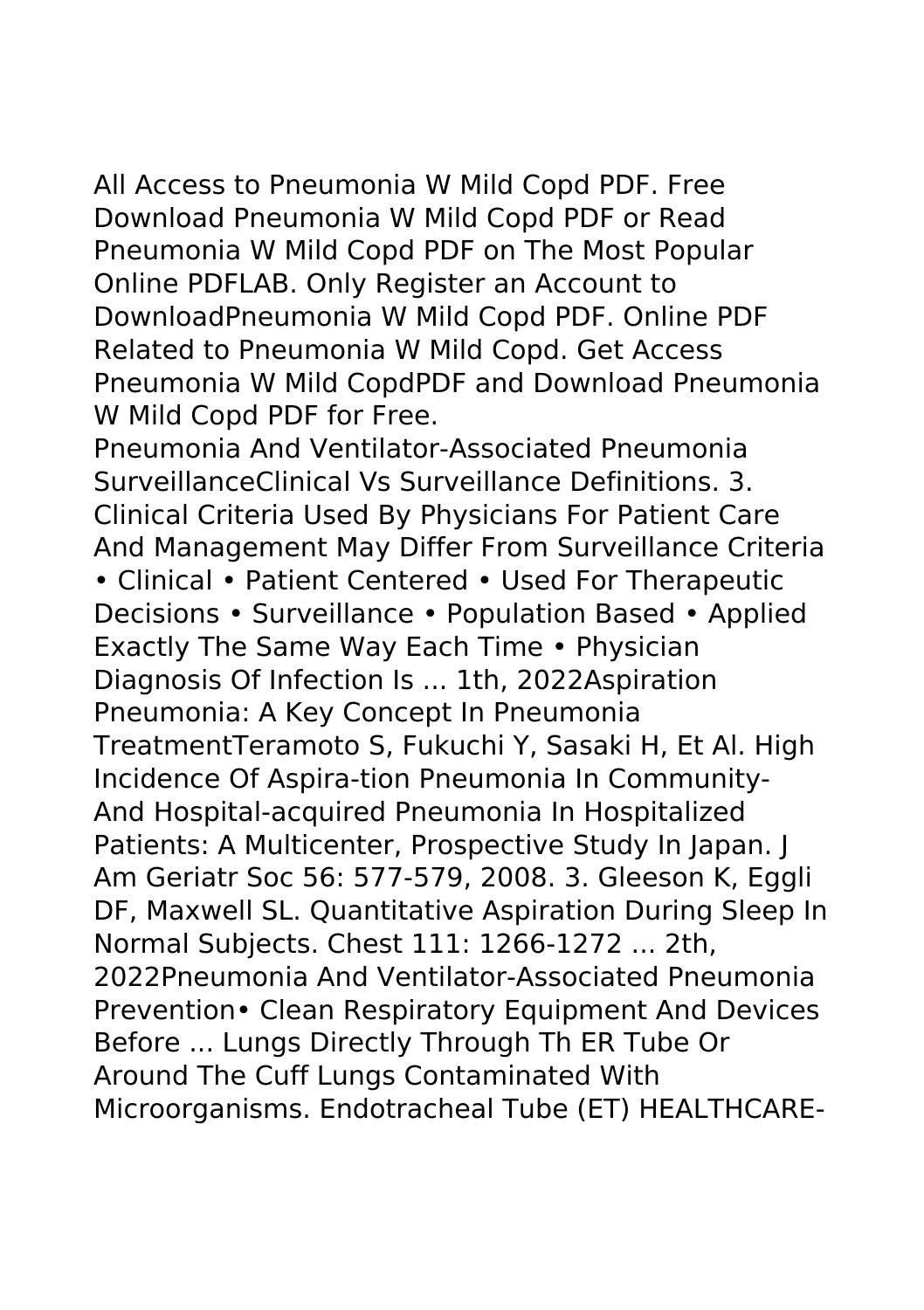ASSOCIATED INFECTIONS PROGRAM . 1th, 2022. Mild Cognitive Impairment Or Mild Neurocognitive Disorder ...\*Deficits Include Impairment In Learning And Recall Of Recently Learned Information As Well As Evidence Of Cognitive Dysfunctionin At Least 1 Other Cognitive Domain; † Most Prominent Deficits In Wordfinding (language Presentation), Spatial Cognition (visuospatial Presentation), And Impaired R Easoning, Judgment, 2th, 2022A36 Mild Steel - ASTM A36 Mild (low-carbon) Steel 1018 ...A513 (alloy 1020-1026) Steel - ASTM A513 Alloys 1020 - 1026 Mild (lowcarbon) Steel This Alloy Is Generally Used For DOM Tubing. Its Higher Carbon Content Means Higher Strength, But Lower Weldability And Machinability. Minimum Properties Chemistry Ultimate Tensile Stren 2th, 2022COPD Assessment Test (CAT) MMRC Breathlessness Scale The COPD2 On Level Ground, I Walk Slower Than People Of The Same Age Because Of Breathlessness, Or Have To Stop For Breath When

Walking At My Own Pace 3 I Stop For Breath After Walking About 100 Yards Or After A Few Minutes On Level Ground 4 I Am Too Breathless To Leave The House Or I Am Breathless When Dressing Chris Stenton. The MRC Breathlessness Scale. 2th, 2022. COPD And Other Respiratory Conditions - COPD FoundationThe Following Fifth-digit Subclassification For ICD-9-CM Codes Is For Use With Codes 493.0-493.2, 493.9: 0=unspecifie 2th, 2022ARTHRITIS IN RATS PRODUCED BY PLEURO-PNEUMONIA-LIKE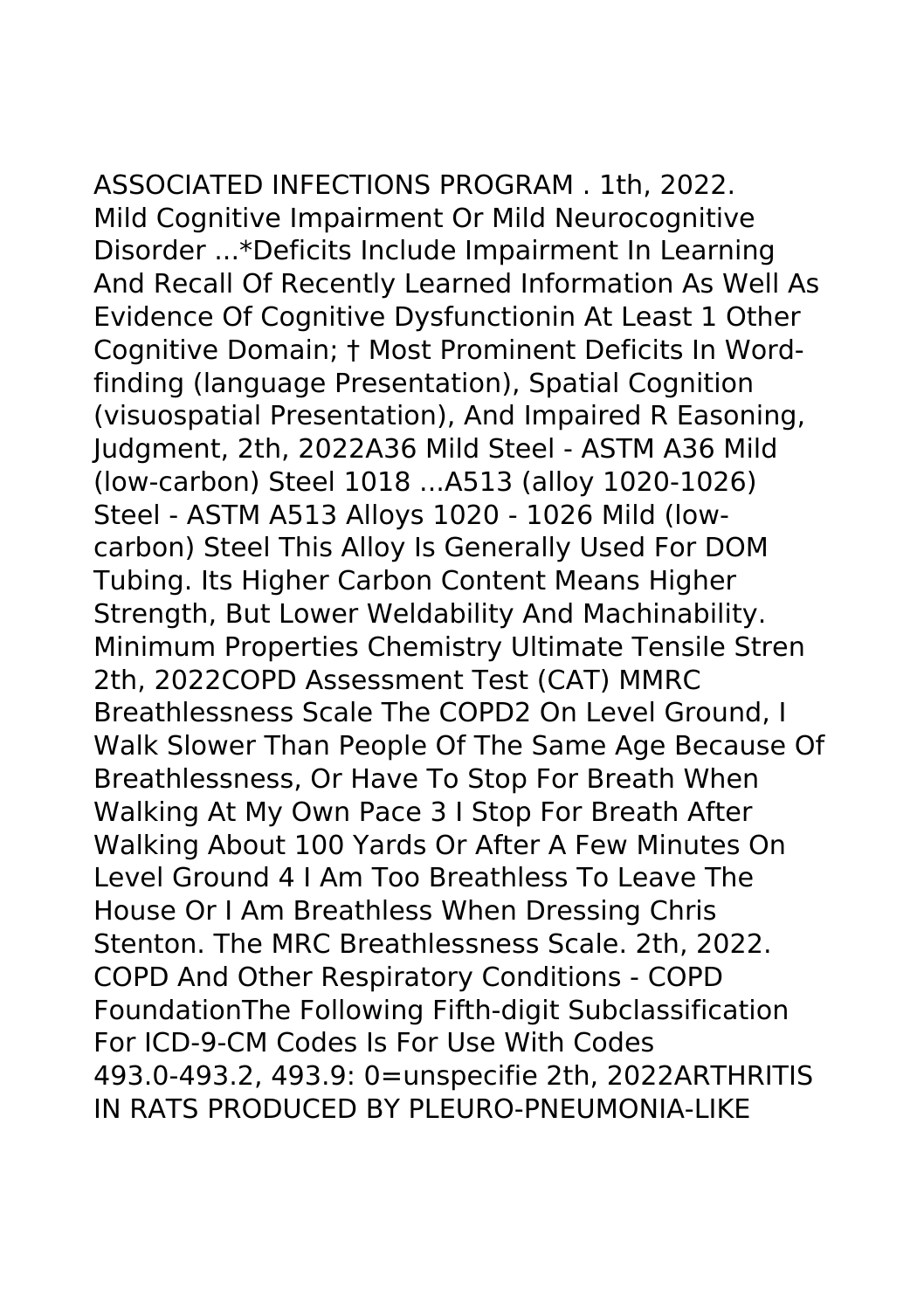ORGANISMSLes Auteurs Rapportent Leurs Experiences Qui Consistaient A Provoquer L'arthrite Chez Les Rats Par Des Injections D'organismes Du Type Pleuropneumonique. Ils Decrivent Les Resultats Histolo- 2th, 2022Dust Pneumonia In Feeder Cattle Dee Griffin, DVM, MS ...Long List Of Potential Causes Has Been Associated With The Disease. They Include Tryptophan (an Amino Acid) Metabolism, Fibrosing Alveolitis (scaring Of The Air Sacks), Hypersensitivity, Plant Toxins, Viral And Bacterial Infections. Additionally, Parasitic Disease, Irritant Gases, And Metabolic Or Endotoxic Shock Have 2th, 2022.

Infection With MERS-CoV Causes Lethal Pneumonia In The ...The Availability Of A Robust Disease Model Is Essential For The Development Of Countermeasures For Middle East Respiratory Syndrome Coronavirus (MERS-CoV). While A Rhesus Macaque Model Of MERS-CoV Has Been Established, The Lack Of Uniform, Severe Disease In This Model Complicates The Analysis Of Countermeasure Studies. 2th, 2022The Management Of Community-Acquired Pneumonia In Infants ...Children, Children Receiving Home Mechanical Ventilation, And Children With Chronic Conditions Or Underlying Lung Disease, Such As Cystic fibrosis, Are Beyond The Scope Of These Guidelines And Are Not Discussed. Summarized Below Are The Recommendations Made In The New 2011 Pediatric CAP Guidelines. The Panel Followed A Process Used 2th, 2022Ventilator-Associated Pneumonia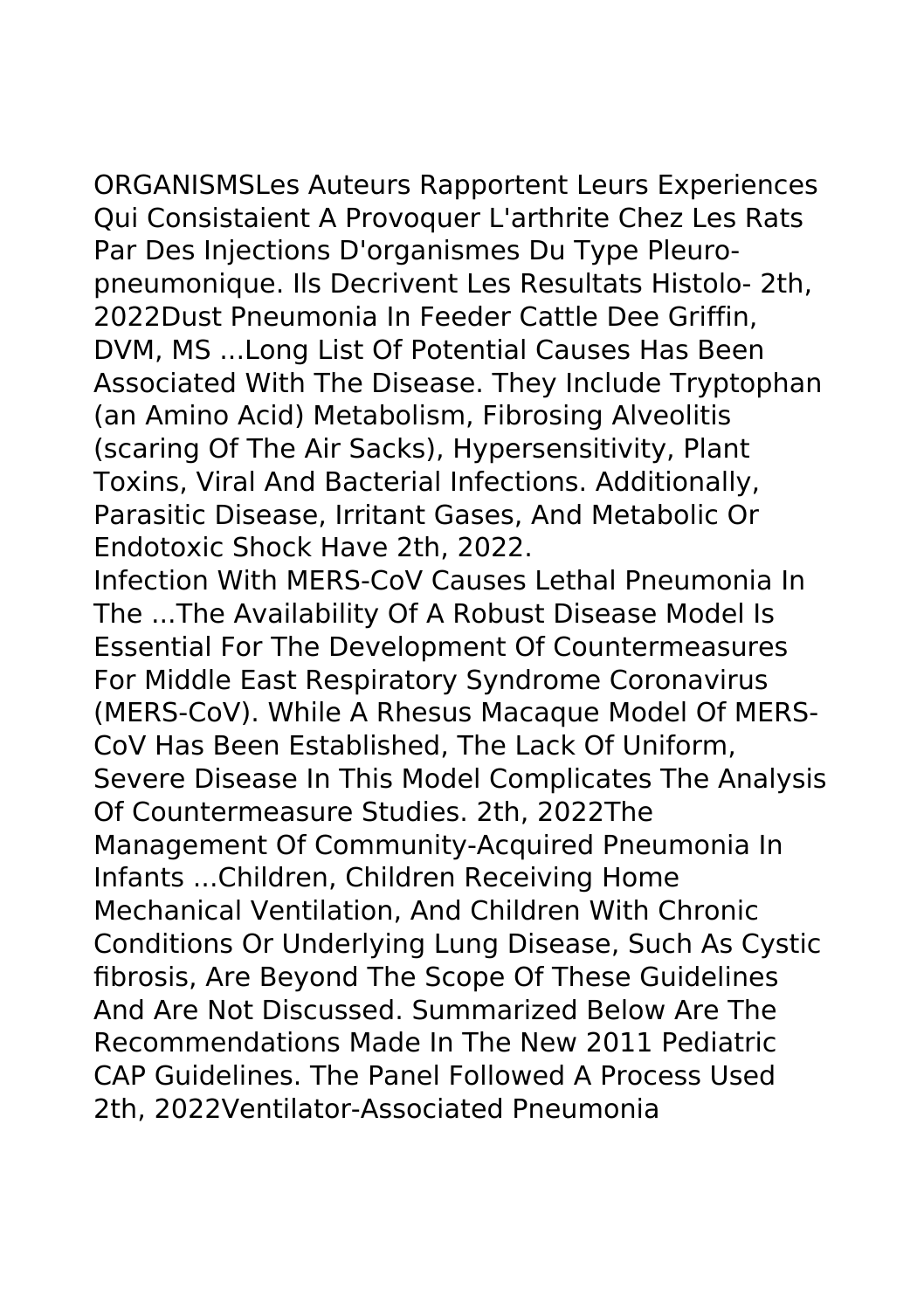(VAP)Surveillance: Methodology • CDC (NHSN) Definition Is Most Commonly Used For Surveillance • Requirements –Active, Patient-based, Prospective –Performed By Trained Professionals In Infection Control And Prevention (IPs) •Other Personnel (or Electronic Systems) Can Be Used For Screening •Final Determination Via IP Old Surveillance ... 1th, 2022. ASUHAN KEPERAWATAN PADA PASIEN PNEUMONIA DENGAN ...ASUHAN KEPERAWATAN PADA PASIEN PNEUMONIA DENGAN KETIDAKEFEKTIFAN POLA NAPAS DI PAVILIUN CEMPAKA RSUD JOMBANG ... Ny "S" 58 Tahun P Jawa/Indonesia Islam Irt SD Megaluh 280902 12-08-2015 12-08-2015 Pneumonia BPJS Tabel 2. Riwayat Keperawatan. Kesehatan Klien 1 Klien 2 1th, 2022Healthcare-associated Pneumonia: Who Is Truly At Risk For ...A Nursing Home Or Long-term Care Facility, Has Attended A Hospital Or Hemodialysis Clinic, Or Has Received I.v. Antibiotic Therapy, Chemotherapy, Or Wound Care In The Past 30 Days.1 For Management, The Guidelines Stated That All Patients With HCAP Should Receive Treatment Targeted To Multidrug-resistant (MDR) Patho- 1th, 2022Pneumonia Komuniti Adalah Pdf - Jawogebewo.weebly.comReed C, Dkk Pneumonia Yang Diakuisisi Komunitas Membutuhkan Rawat Inap Di Antara Anak-anak AS. N Engl J Med. 2015 Feb 25;372(9):835-45. Tersedia Dari: 14. Badan Pinelitian Dan Pengembang Kesehatan. Riset Kesehatan Dasar (RIKESDAS) 2013. Nas Ronde 2013. 2013;1–384.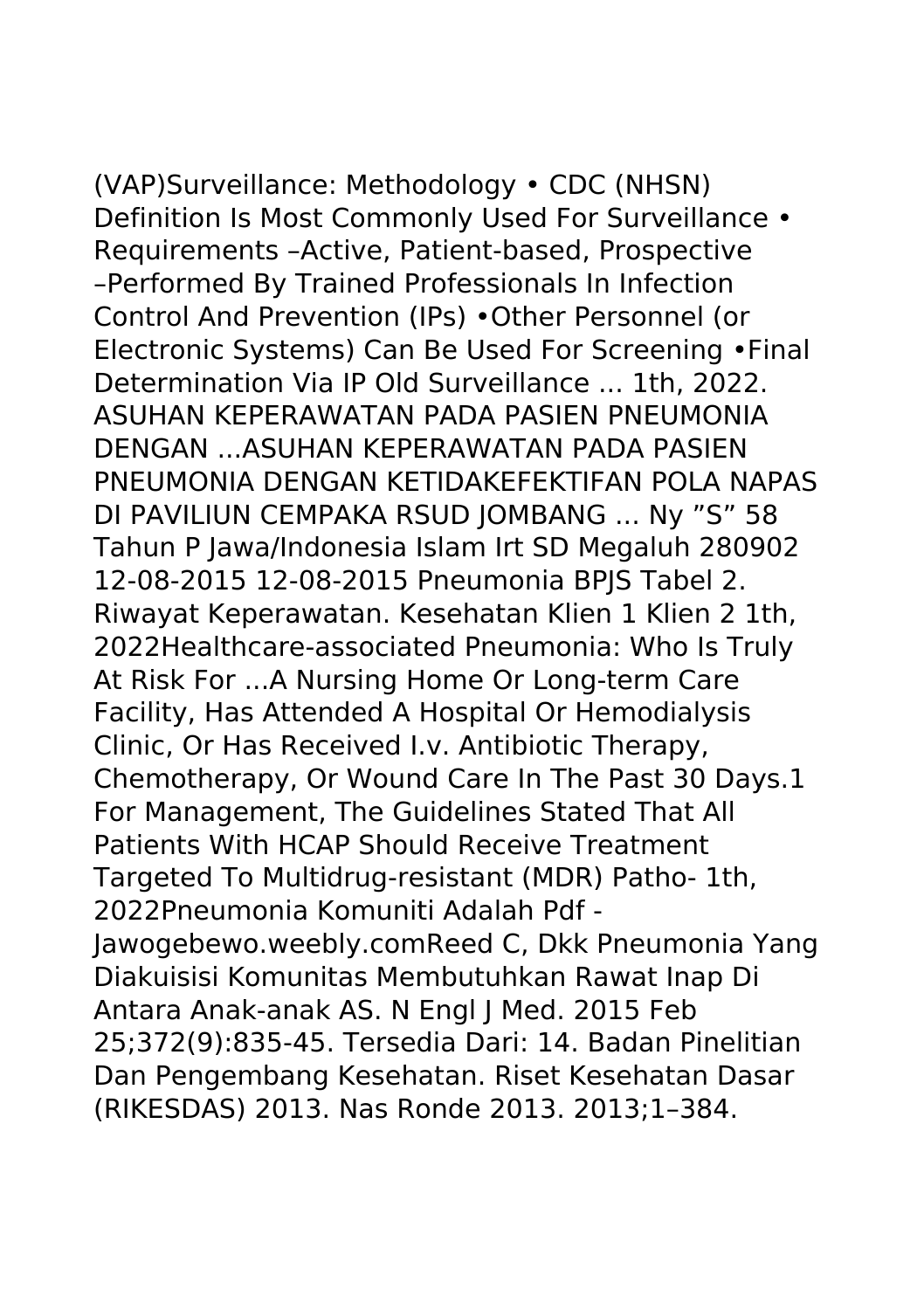Tersedia Dari: Riskesdas 2013.pdf 15. Azmi S, Aljunid SM, Maimaiti N, Ali A-A ... 2th, 2022. Structured Reporting Of Chest CT In COVID-19 Pneumonia: A ...Ance For The Therapeutic Management Of These Patients. The Need Of A Uniform And Standardized Reporting Scheme And Language, In Imaging Of COVID-19 Pneumo-nia, Has Been Welcomed By Major Scientific Societies [ 10– 13]. In The Midst Of The Pandemic, SIRM Has Promoted The COVID-19 Structured Reporting Initiative For Chest CT, To 1th, 2022Community-Acquired Pneumonia In Adults: Diagnosis And ...By Chest Radiography Or Ultrasonography. Validated Prediction Scores For Pneumonia Severity Can Guide The Decision ... Patients With Severe Infection Requiring Admission To The Intensive Care Unit ... 2th, 2022Top 20 Pneumonia Facts—2019 - American Thoracic SocietyThere Are 120 Million Episodes Of Pneumonia Per Year In Children Under 5, Over 10% Of Which (14 Million) Progress To Severe Episodes. There Was An Estimated 880,000 Deaths From Pneumonia In Children Under The Age Of Five In 2016. Most Were Less Than 2 Years Of Age. 3.

In The US, Pneumonia Is Less Often Fatal For Children, But It Is Still A Big ... 1th, 2022.

Neonatal Ventilator-Associated Pneumonia: An ...Sep 24, 2017 · Ventilation, Frequent Suctioning, And Reintubation Have Been Consistently Reported. Educational Interventions And Efforts To Improve Adherence To Strategies Of VAP For Children Have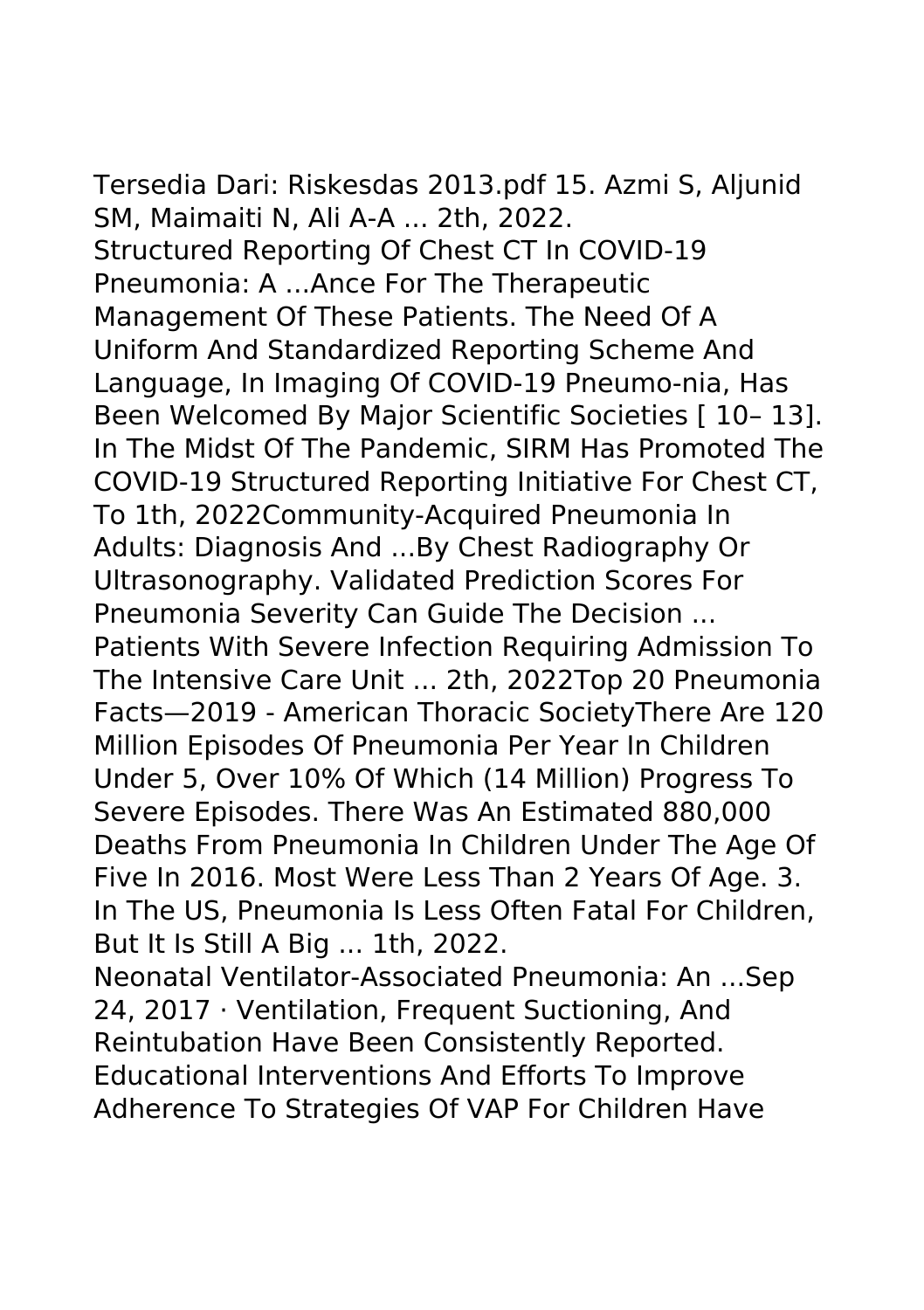Been Associated With Decreased VAP Rates. This Minireview Aims To Give An Understanding Of The Epidemiology, Pathogenesis, D 2th, 2022Ventilator Associated Pneumonia (VAP): Bundle Prevention ...A Basic Understanding Of The Common Risk Factors For VAP In The Pediatric Population Is Critical In The Development Of EBP VAP Prevention Project. For Example, Instituting A Protocol On Minimal Use Of Sedatives And Neuromuscular Agents Might Exp 1th, 2022Strategies To Prevent Ventilator-Associated Pneumonia In ...Prioritizing Strategies To Prevent Ventilator-associated Pneu Monia (VAP) And Other Ventilator-associated Events (VAEs) And To Improve Outcomes For Mechanically Ventilated Adults, Children, And Neonates. This Document Updates "Strategies 2th,

2022.

Reducing Ventilator-associated Pneumonia In Neonatal ...Ventilation And Account For 6.8 - 32.2 % Of Healthcare As-sociated Infections Among Neonates [2, 3]. It Has A Large Impact On Neonatal Morbidity, Survival, Hospital Costs And Duration Of Neonatal Intensive Care Unit (NICU) Stay [3, 4]. The Effect Of VAP On Health Care Costs Is 1th, 2022A Pharmacist's Role In Transitions Of Care For Pneumonia ...Reduction Program (HRRP) Intro-duced By The ACA, Hospitals With High ... Patients Receiving A Pharmacist-driven Medication Assessment And Recon-ciliation Within Seven Days Post-dis- ... Sepsis And/or Secondary 2th, 20222019 ATS/IDSA Community-acquired Pneumonia